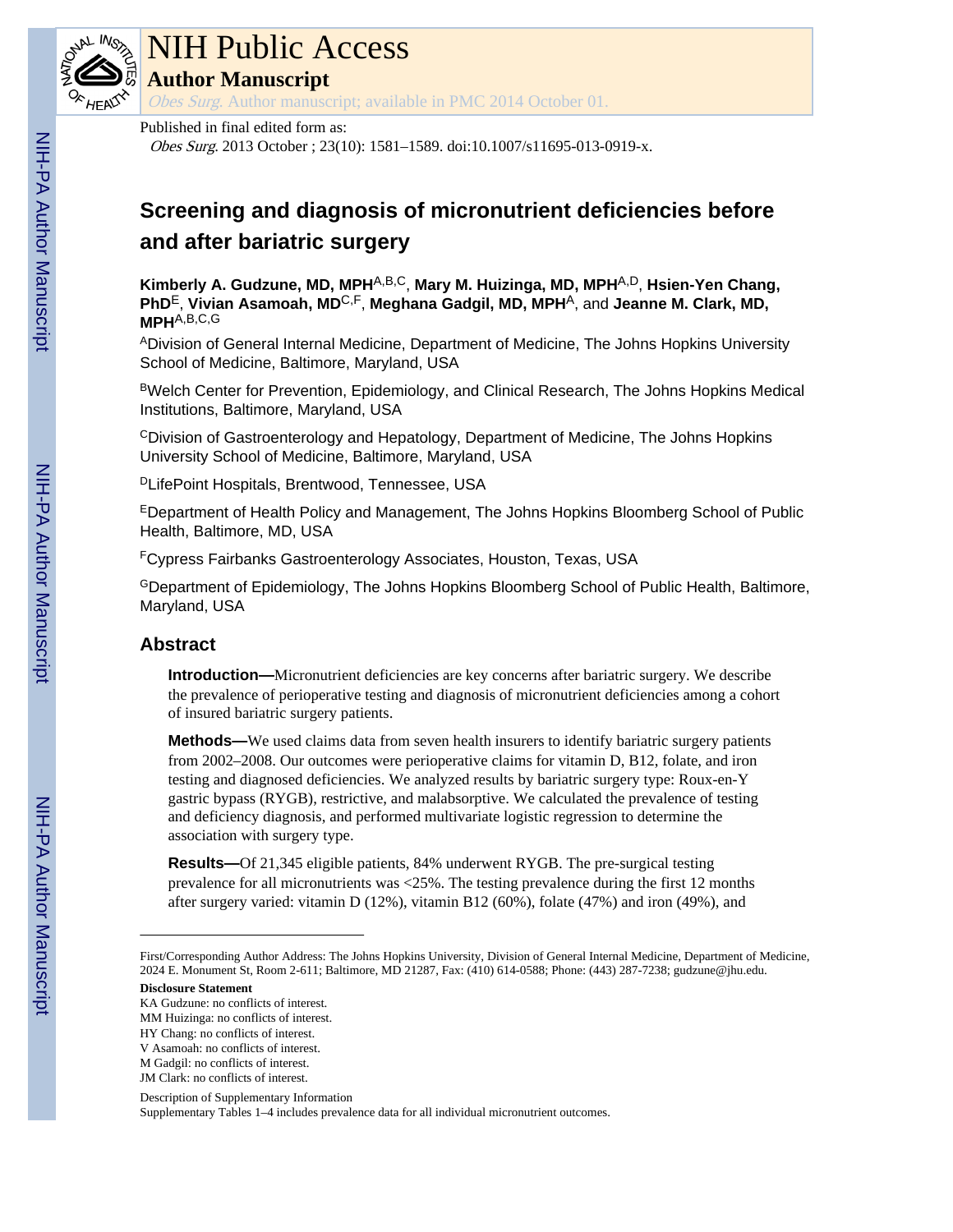declined during 13–24 and 25–36 months. The deficiency prevalence during 0–12 months postsurvey varied: vitamin D (34%), vitamin B12 (20%), folate (13%), and iron (10%). The odds of vitamin B12, folate, and iron deficiency during 0–12 months were significantly lower for restrictive as compared to RYGB, but were not different during 13–24 and 25–36 months postsurgery. The odds of vitamin D deficiency were significantly greater for malabsorptive as compared to RYGB during all post-surgical periods.

**Conclusion—**Many patients did not receive micronutrient testing pre- or post-surgery, yet deficiencies were relatively common among those tested. These results highlight the need for surgeons and primary care providers to test all bariatric surgery patients for micronutrient deficiencies.

#### **Keywords**

bariatric surgery; vitamin D deficiency; vitamin B12 deficiency; folate deficiency; iron deficiency

#### **Introduction**

Recent studies estimate that the current number of bariatric surgeries performed ranges between 113,000–125,000 cases per year [1–2]. These surgical procedures induce weight loss through malabsorption and/or restriction. However, malabsorptive surgeries including Roux-en-Y gastric bypass (RYGB), biliopancreatic diversion (BPD) and biliopancreatic diversion with duodenal switch (BPD-DS) may make patients susceptible to micronutrient deficiencies. Patients who undergo restrictive surgeries such as adjustable gastric banding (AGB) and vertical banded gastroplasty (VBG) are generally considered at less risk for these deficiencies; however, micronutrient deficiencies may theoretically occur as a consequence of dietary changes that occur after the procedure.

Few studies have evaluated the use of micronutrient laboratory testing in the perioperative bariatric surgery period. In a 1999 survey, 102 surgeons self-reported ordering iron or total iron binding capacity (TIBC) in 56% of patients, vitamin B12 in 66%, and folate in 58% of RYGB patients, and 24 surgeons self-reported ordering iron or TIBC in 80%, vitamin B12 in 67%, folate in 71%, and vitamin D in 46% of BPD patients [3]. However, little is known about the actual receipt of perioperative laboratory testing at the population level. Recent guidelines have recommended routine laboratory testing to diagnose these micronutrient deficiencies as a part of the long-term medical management, although the strength of evidence for this recommendation is weak [4].

In contrast, a number of studies have documented the prevalence of post-operative diagnosis of micronutrient deficiencies. A 2005 review summarized the literature examining micronutrient deficiencies after bariatric surgery [5]. The prevalence of vitamin D, folate and iron deficiencies varied widely by surgery type and across studies, although B12 deficiency was consistently found among 33% of RYGB patients [5]. All of the studies included in this review and additional recent studies have primarily been limited to a singlesite [5–9]. To date, no single site study has included more than 600 patients, and in fact, most have examined fewer than 100 patients. These small single site studies may explain the prior variable results.

Our objective was to characterize the use of micronutrient laboratory testing in both the preand post-bariatric surgical periods, and to test for differences in micronutrient laboratory testing according to type of bariatric surgery. We hypothesized that patients who underwent restrictive surgery would be less likely to undergo pre- and post-surgical micronutrient laboratory testing as compared to patients who underwent RYGB, while there would be no difference in pre- or post-surgical laboratory testing between patients who underwent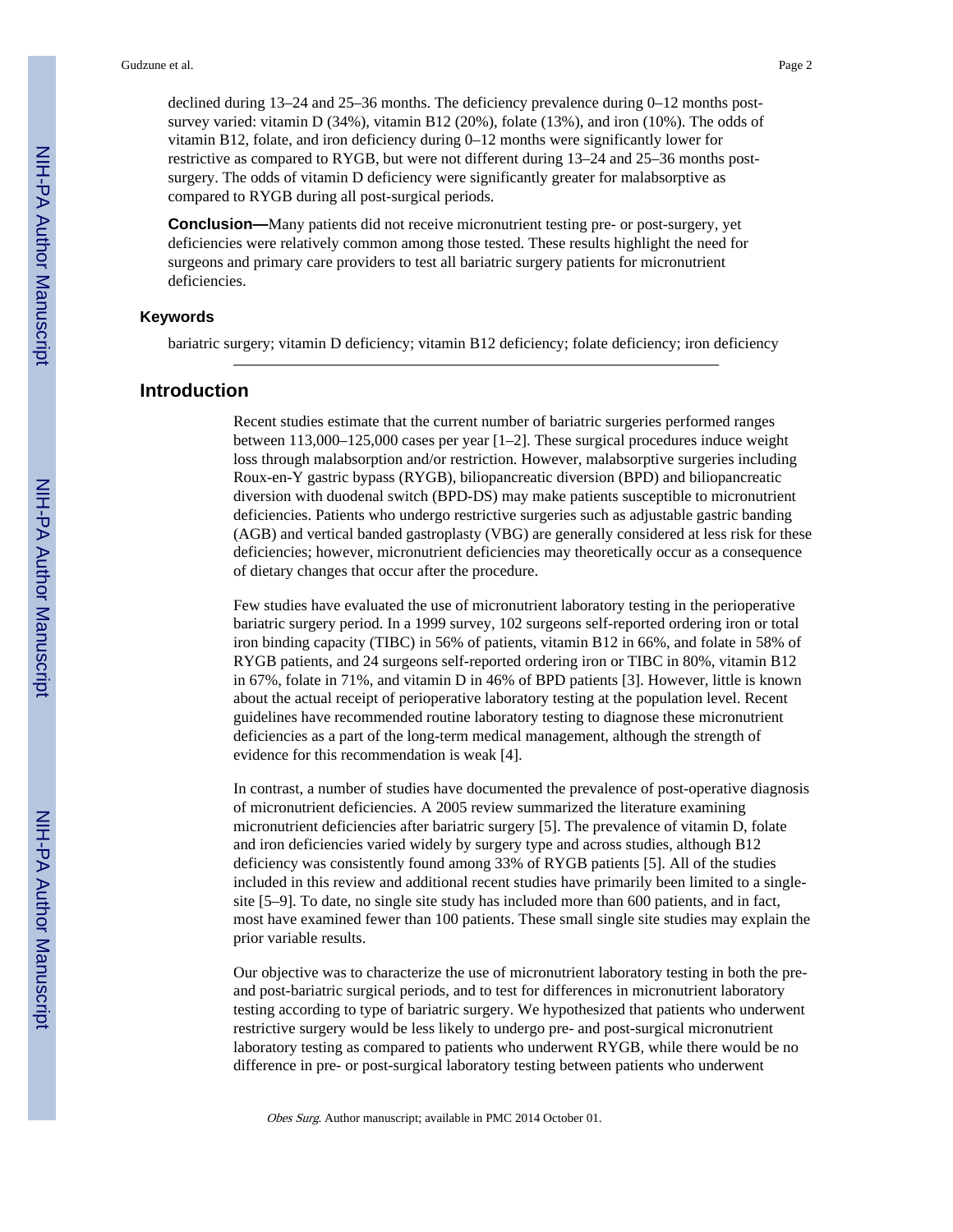malabsorptive surgery and RYGB. Our second objective was to determine the prevalence of micronutrient deficiencies in the post-bariatric period, and to test for differences in micronutrient deficiencies by type of bariatric surgery. We hypothesized that patients who underwent restrictive surgery would be less likely to have a diagnosed micronutrient deficiency as compared to RYGB patients. We hypothesized that patients who underwent malabsorptive surgery would be more likely to have vitamin D deficiency and be equally likely to have iron, vitamin B12 or folate deficiencies as compared to RYGB patients.

### **Methods**

#### **Data source**

We combined 2002–2008 claims data from seven Blue Cross/Blue Shield health plans, which included enrollment, inpatient, outpatient, professional, laboratory, and pharmacy claims records. The Johns Hopkins Bloomberg School of Public Health Institutional Review Board (IRB) classified this study as exempt from review.

#### **Selection of study sample**

We included all patients who had undergone bariatric surgery, as determined from paid claims data using either common procedural terminology codes (CPT) for those surgeries or by international classification of disease codes (ICD-9) for surgical procedures that were associated with an ICD-9 code for morbid obesity (278.01). We used this method to identify restrictive (43770, 43842–3, S2082, 44.68, 44.95, 43.89, 44.38), RYGB (43644–5, 43844, 43846–7, 43659, S2085, 44.31, 44.39), and malabsorptive procedures (43845, 45.50–1, 45.90–1). We excluded surgical procedures associated with gastrointestinal malignancy (ICD-9: 150–152; 157, 199) or gastrointestinal ulcer (ICD-9: 531–533). In addition, we required that patients be enrolled in the health plan for 6 months prior to their bariatric surgery, and to have both medical and prescription benefits coverage during this period.

#### **Measures**

Our first outcome was the receipt of micronutrient laboratory testing. We focused on four common micronutrients: vitamin D, vitamin B12, folate (vitamin B9), and iron. We used CPT codes to identify the occurrence of laboratory testing (Table 1). We determined whether or not each patient underwent micronutrient laboratory testing at any point during specific time periods both pre- and post-bariatric surgery. We defined the pre-bariatric period as the 6 months prior to the date of bariatric surgery. During the post-bariatric period, we examined several time intervals including 0–12 months, 13–24 months, and 25–36 months after the date of bariatric surgery. We also evaluated the outcome of receipt of "any micronutrient testing" and "all micronutrient testing." We defined "any" testing by identifying patients who had received at least one laboratory test for vitamin D, vitamin B12, folate, or iron. We defined "all" testing when patients received laboratory testing for all of the micronutrients defined above.

Our second outcome was occurrence of micronutrient deficiencies during several postbariatric surgical periods. We evaluated for vitamin D, vitamin B12, folate, and iron deficiencies at any point within the period (0–12 months, 13–24 months, 25–36 months). For each micronutrient deficiency, we only examined the outcome among patients who received laboratory testing for that micronutrient in an effort to increase our accuracy to identify a true micronutrient deficiency diagnosis. Patients were identified as having a micronutrient deficiency if they received a micronutrient deficiency diagnosis, were prescribed a micronutrient medication, or received an injection or infusion of a micronutrient (Table 1). We determined diagnosis of micronutrient deficiencies through ICD-9 codes assigned on claims for outpatient visits or inpatient admissions. We identified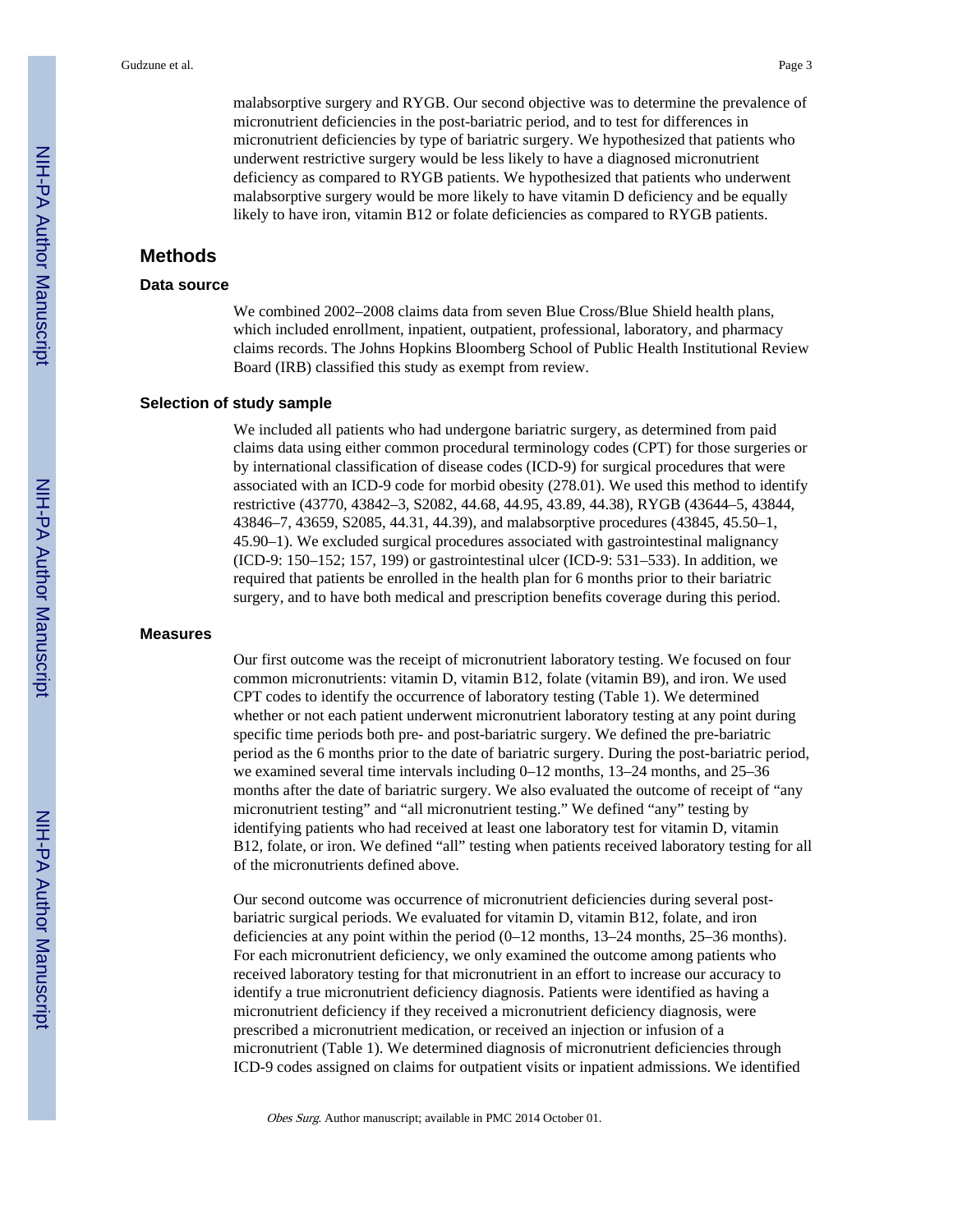micronutrient prescription medications dispensed by a pharmacist though pharmacy claims data using Multum codes. We determined injection or infusion of micronutrient medications through CPT codes. We also evaluated the outcome of "any micronutrient deficiency," which we created by identifying patients who had at least one of the micronutrient deficiencies as defined above.

Our independent variable was type of bariatric surgery. We categorized surgery type as 1) restrictive surgery, which included adjustable gastric banding, vertical banded gastroplasty, and sleeve gastrectomy, 2) RYGB, and 3) malabsorptive surgery, which included biliopancreatic diversion and biliopancreatic diversion with duodenal switch. We have used a similar classification system previously [10]. Covariates included age, sex, and health insurance plan. We also included year of surgery to account for the temporal changes in surgical practices.

#### **Statistical analyses**

All analyses were conducted with SAS. Descriptive analyses of all variables were performed. For our first objective, we calculated the unadjusted prevalence of micronutrient laboratory testing among all eligible patients for each pre- and post-surgical period. To determine if differences in micronutrient laboratory testing occurred by bariatric surgery type, we performed multivariate logistic regression analysis adjusted for age, sex, surgery year, and health plan. Patients missing data on age or sex were excluded from the logistic regression analysis. For our second objective, we calculated the unadjusted prevalence of micronutrient deficiencies among eligible patients who had received testing for that micronutrient in each post-surgical period. We also calculated the unadjusted prevalence of any micronutrient deficiency among eligible patients who had received "all" micronutrient laboratory testing in each perioperative period. To determine if differences in micronutrient deficiencies or any micronutrient deficiency occurred by type of bariatric surgery, we performed multivariate logistic regression analysis. The models were adjusted for age, sex, surgery year, and health plan. Patients missing data on age or sex were excluded from the logistic regression analysis.

#### **Results**

Overall, our sample included 21,345 patients. The mean age was 44.1 years (SD 10.4) and 81% were female. The majority of patients underwent RYGB (84%). Table 2 displays the characteristics of the overall study sample.

#### **Vitamin D**

For the entire sample, only 7% underwent laboratory testing for vitamin D in the presurgical period, which did not vary by surgery type. Figure 1 displays the prevalence of vitamin D laboratory testing and deficiency by surgery type. After surgery, few patients received laboratory testing for vitamin D irrespective of surgery type or time period (Supplementary Table 1). In adjusted multivariate logistic regression models, patients who had restrictive surgery had significantly lower odds of receiving laboratory testing in any time period as compared to RYGB (Table 3).

The prevalence of vitamin D deficiency increased after surgery for all patients; however, the prevalence was substantially higher after malabsorptive surgery (Figure 1). In adjusted models, patients who underwent malabsorptive surgery had significantly greater odds of having vitamin D deficiency in all post-surgical time periods as compared to RYGB (Table 4).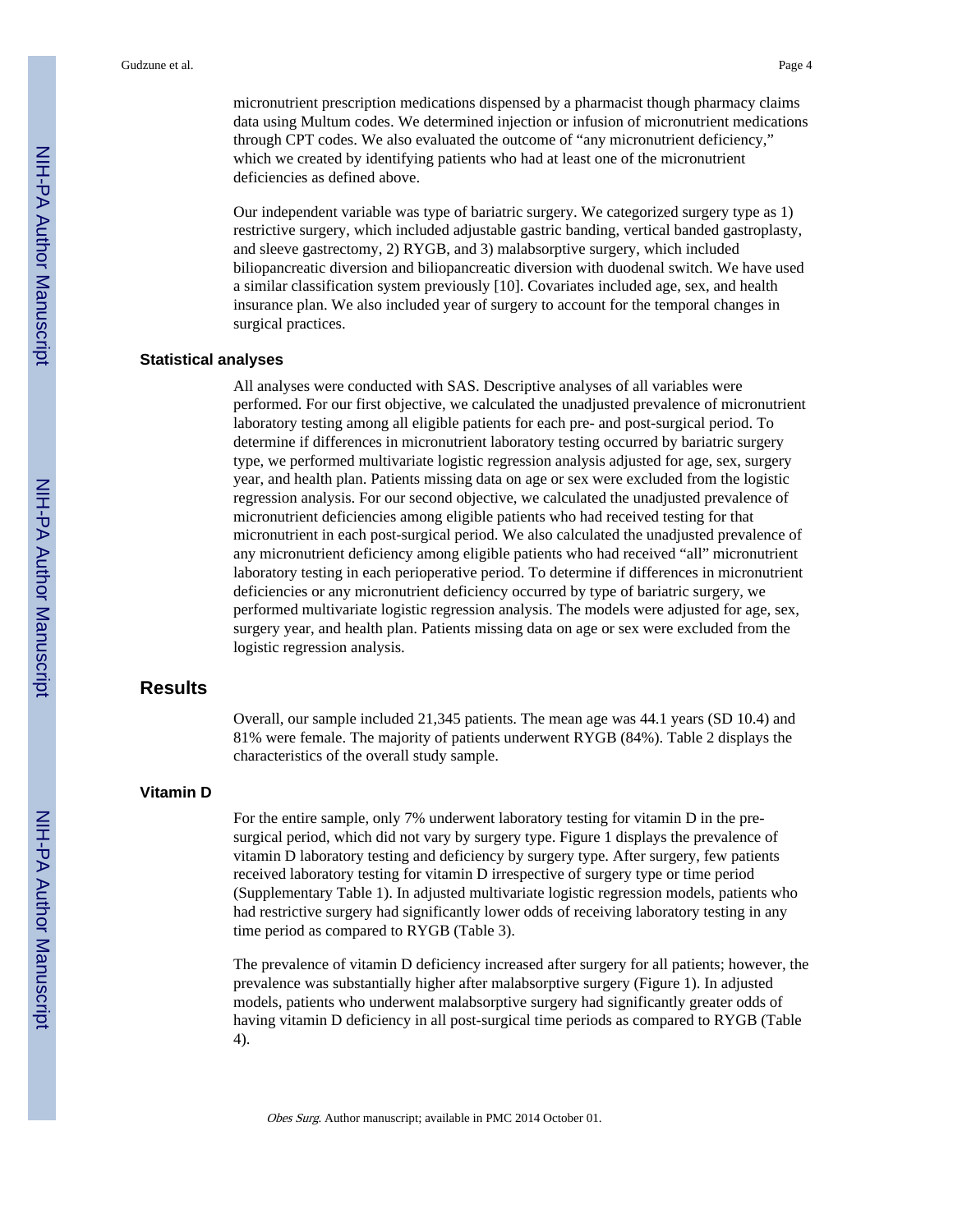### **Vitamin B12**

For the entire sample, the pre-surgical basic laboratory testing for vitamin B12 was 21%. Figure 1 displays the prevalence of vitamin B12 laboratory testing and deficiency by surgery type. A majority of RYGB patients received laboratory testing for vitamin B12 during the first 12 months after surgery (65%), which then declined to 48% and 38% during the 13–24 and 25–36 month periods, respectively (Supplementary Table 2). The prevalence of vitamin B12 testing also decreased after surgery for patients who underwent restrictive surgery (0– 12 month period 26%, 25–36 month period 13%), while the testing prevalence among those patients who had malabsorptive surgery increased post-surgery (0–12 month period 29, 25– 36 month period 40%) (Supplementary Table 2). In adjusted models, patients who had restrictive surgery had significantly lower odds of receiving vitamin B12 testing in all postsurgical periods and patients who underwent malabsorptive surgery had significantly lower odds of receiving laboratory testing in the 0–12 and 13–24 month post-surgical periods as compared to RYGB (Table 3).

The prevalence of vitamin B12 deficiency increased after surgery for all patients; however, the prevalence was highest after RYGB (Figure 1). In adjusted multivariate logistic regression models, those patients who had restrictive surgery had significantly lower odds of vitamin B12 deficiency in the 0–12 month post-surgical time period as compared to RYGB (Table 4). There were no other significant differences in the odds of vitamin B12 deficiency between any other surgery types at all time periods.

#### **Folate**

For the entire sample, the pre-surgical laboratory testing for folate was 17%. Figure 1 displays the prevalence of folate testing and deficiency by surgery type. A majority of patients who had RYGB received laboratory testing for folate in the first 12 months after surgery (52%), which then declined to 35% and 28% during the 13–24 and 25–36 month periods, respectively (Supplementary Table 3). Few patients who had restrictive or malabsorptive surgery received laboratory testing for folate during any time period (Supplementary Table 3). In adjusted multivariate logistic regression models, patients who underwent restrictive surgery had significantly lower odds of receiving folate testing during all time periods as compared to RYGB (Table 3).

The prevalence of folate deficiency increased after surgery for all patients; however, the prevalence was higher among RYGB patients (Figure 1). In adjusted models, patients who underwent restrictive surgery had significantly lower odds of folate deficiency in the 0–12 month post-surgical time period as compared to RYGB (Table 4). There were no other significant differences in the odds of folate deficiency between any other surgery types at all time periods.

#### **Iron**

For the entire sample, the pre-surgical basic laboratory testing for iron was 21%. Figure 1 displays the prevalence of iron laboratory testing and deficiency by surgery type. A majority of patients who had RYGB received laboratory testing for iron in the first 12 months after surgery (53%), which then declined to 39% and 31% during the 13–24 and 25–36 month periods, respectively (Supplementary Table 4). Few patients who had restrictive or malabsorptive surgery received laboratory testing for iron during any time period (Supplementary Table 4). In adjusted models, patients who had restrictive surgery had significantly lower odds of receiving laboratory testing for iron during all time periods and patients who underwent malabsorptive surgery had significantly lower odds of receiving laboratory testing during the pre-surgical and 0–12 month post-surgical periods as compared to RYGB (Table 3).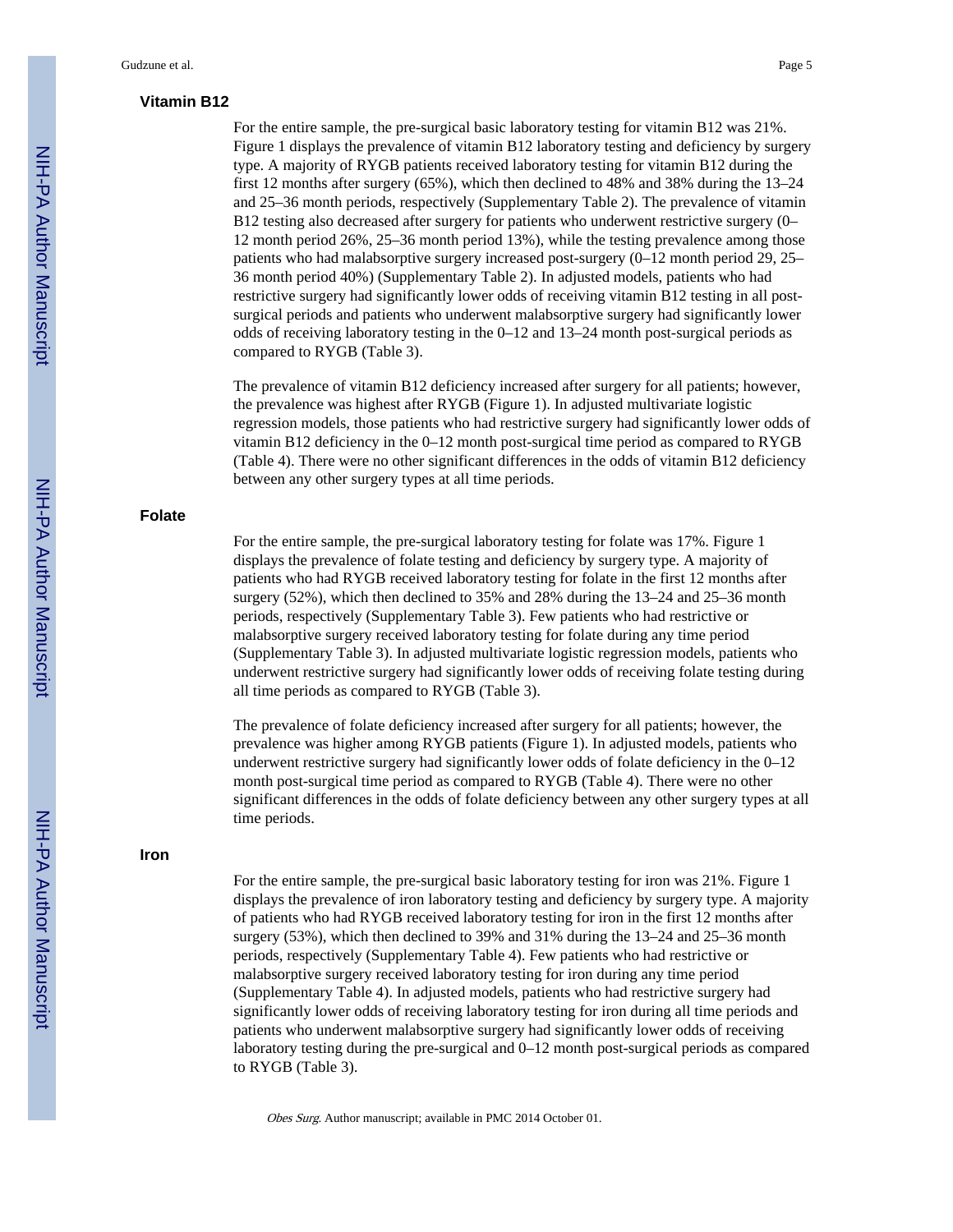The prevalence of iron deficiency was highest among patients who had malabsorptive surgery in the pre-surgical period (20%), as compared to patients who underwent restrictive surgery (5%) or RYGB (5%). The prevalence of iron deficiency increased among patients after restrictive surgery and RYGB (Figure 1). In adjusted multivariate logistic regression models, patients who had restrictive surgery had significantly lower odds of iron deficiency during the 0–12 month post-surgical time period as compared to RYGB (Table 4). There were no other significant differences in the odds of iron deficiency between any other surgery types during all time periods.

#### **Any micronutrient deficiency**

For the entire sample, the receipt of pre-surgical laboratory testing for all micronutrients was only 3%. The receipt of all laboratory testing remained low during all post-surgical periods irrespective of surgery type (Table 5). During the pre-surgical period, the prevalence of any micronutrient deficiency was highest among patients who had malabsorptive surgery (25%), as compared to patients who underwent restrictive surgery (12%) or RYGB (17%). The prevalence of any micronutrient deficiency increased for all bariatric surgery types during the 0–12 month period (Table 5). The prevalence of any micronutrient deficiency remained constant during the 0–12, 13–24, and 25–36 month periods for patients who underwent restrictive surgery, but continued to increase during 13–24 and 25–36 month periods among patients after RYGB and malabsorptive surgery (Table 5). In adjusted models, patients who had restrictive surgery had significantly lower odds of any micronutrient deficiency during the 0–12 month post-surgical period as compared to RYGB (OR 0.53, 95%CI 0.30–0.91). There were no other significant differences in the odds of any micronutrient deficiency between any other surgery types during all time periods.

#### **Conclusion**

Despite their increased risk for micronutrient deficiencies, we found that many bariatric surgery patients were not receiving pre- or post-operative micronutrient laboratory testing between 2002–2008. We also confirmed that micronutrient deficiencies were relatively common after bariatric surgery. Recent guidelines on the perioperative nutritional, metabolic, and nonsurgical support of the bariatric surgery patient made specific recommendations regarding routine testing for micronutrient deficiencies, although the strength of evidence for this recommendation at that time was weak [4]. Our results lend population-level evidence to support pre-surgical testing to help optimize patients prior to surgery, as well as regular postsurgical micronutrient deficiency screening for all bariatric surgery patients. Because we used data from a large, multi-site cohort over many years, we believe that our results provide better estimates of the population prevalence of testing and diagnosis of these micronutrient deficiencies than prior single site studies [5–9]. In the following paragraphs, we highlight the current screening recommendations supported by our results, as well as possible changes to current practice guidelines suggested by our findings.

For post-RYGB patients, the guidelines recommend testing for 25-OH vitamin D, vitamin B12, and iron every 3–6 months in the first year after surgery and then annually thereafter [4]. In prior studies, vitamin D deficiency has varied after RYGB ranging from 7–51% [5–6, 8–9]. We found that the prevalence of vitamin D deficiency was 21% between 25–36 months after surgery, which is consistent with these results. Across many studies, the prevalence of B12 deficiency is approximately 33% after RYGB [5–9]. We identified a slightly lower prevalence of B12 deficiency among our patients (27% between 25–36 months), which is likely an underestimation given that we were unable to identify patients who used over-the-counter supplements. Previous studies have reported an increase in iron deficiency after RYGB, although the prevalence of iron deficiency has varied between studies [5, 7–9]. We identified the prevalence of iron deficiency to be 21% within 25–36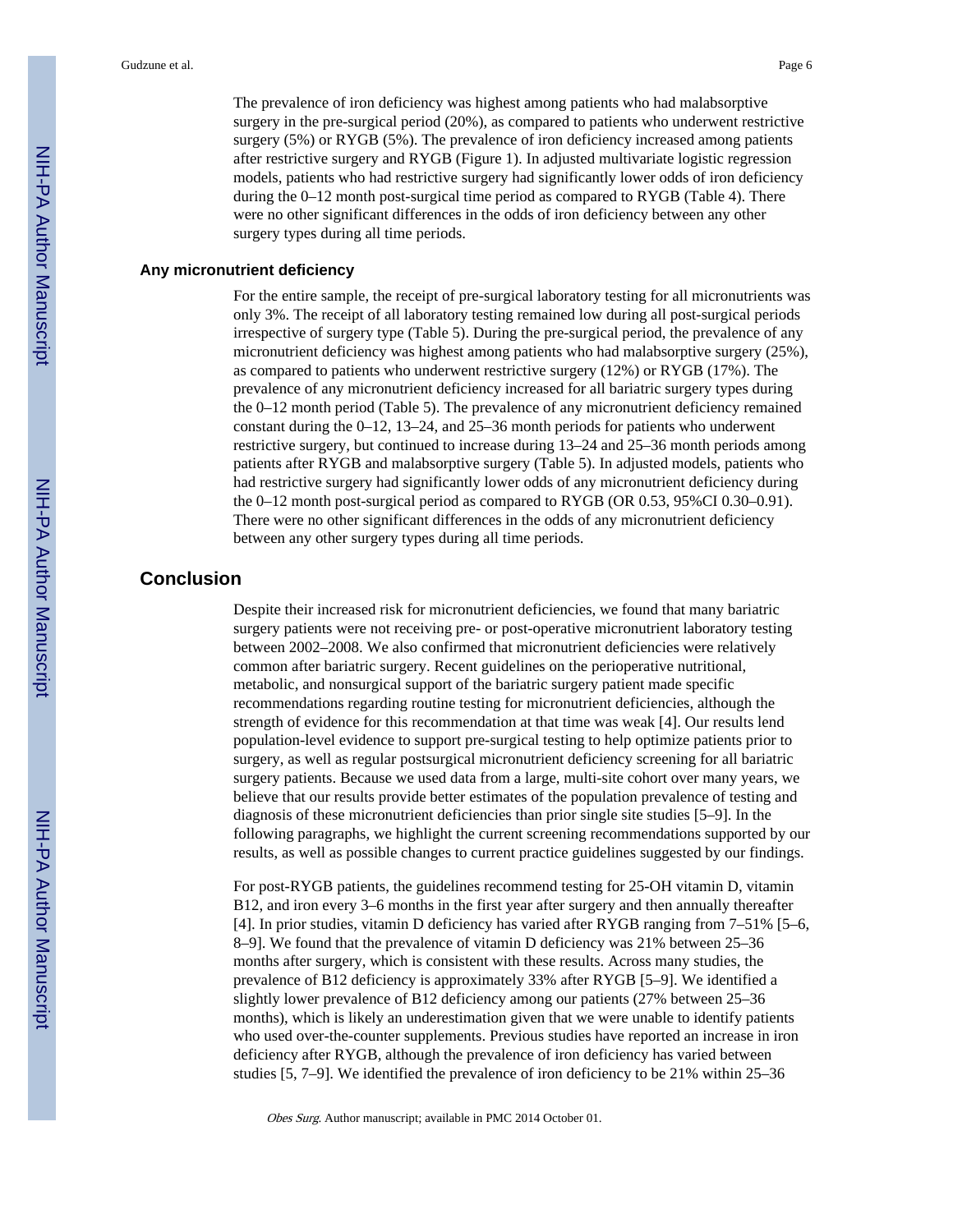Gudzune et al. Page 7

months after surgery. We believe that our results provide additional population-level support for the routine annual screening of vitamin D, vitamin B12 and iron deficiency in RYGB patients. In contrast, the guidelines suggest RBC folate testing to be optional [4]. While folate deficiency has been identified less commonly among RYGB patients [5–9], we found that 18% of patients had folate deficiency between 25–36 months after surgery. Given that the prevalence of folate deficiency nears that of vitamin D and iron deficiency in our population, providers may need to consider routinely screening RYGB patients with RBC folate at a similar frequency to vitamin B12, vitamin D and iron rather than having it be an optional test.

For BPD or BPD-DS patients, these guidelines recommend testing for 25-OH vitamin D every 6–12 months and for vitamin B12, RBC folate, and iron every 3 months in the first year after surgery, and then every 3–6 months thereafter [4]. We found a high prevalence of vitamin D deficiency after malabsorptive surgeries, which is similar to previous studies [5]. The prevalence of B12 and folate deficiencies was low in our sample, and few studies have previously reported the prevalence of these micronutrient deficiencies after BPD or BPD-DS [11]. Results across studies for iron deficiency among patients who underwent malabsorptive surgeries have been inconsistent [5]. We found that the prevalence of iron deficiency was 20% between 25–36 months. We acknowledge that our sample size in the malabsorptive group was small (baseline n=208), which may have limited our power to detect differences. Given the higher rates of vitamin D deficiency as compared to that of vitamin B12 and folate, providers may consider screening malabsorptive patients with 25- OH vitamin D with the same frequency as vitamin B12, folate, and iron.

Currently, the guidelines do not recommend routine testing for micronutrient deficiencies or routine micronutrient supplementation after restrictive surgery [4]. A few small studies have examined micronutrient deficiencies among patients after restrictive surgery, where the incidence of vitamin D, vitamin B12, folate, and iron deficiency was low [8–9, 12–13]. In contrast, our sample included a relatively large number of restrictive patients (baseline n=3,257), which enabled us to better evaluate the likelihood of post-surgical micronutrient deficiencies. Between 25–36 months, the prevalence for vitamin D deficiency was 15%, vitamin B12 was 21%, folate was 10%, and iron was 19%. While restrictive patients had a significantly lower risk of micronutrient deficiencies in the first 12 months after surgery, there was no significant difference between restrictive and RYGB patients after 12 months. Our results suggest that patients who undergo restrictive surgeries have comparable rates of micronutrient deficiencies to RYGB after one year. Therefore, providers should consider screening them for micronutrient deficiencies and providing regular supplementation similar to RYGB patients at the 1-year mark.

Our study has several limitations. We were unable to account for some potential confounding factors including race/ethnicity, BMI, or socioeconomic status, as they were not available in our data. We did not adjust for co-morbid conditions; however, bariatric surgery patients should receive micronutrient laboratory testing regardless of these conditions. Our results are likely to underestimate the true prevalence of micronutrient deficiencies for several reasons: 1) a large proportion of our population never received laboratory testing for micronutrients so were not assessed for diagnosis of micronutrient deficiency in our study, and 2) we were unable to identify patients who took over-thecounter vitamin supplements to manage their micronutrient deficiency as these purchases are not included in claims data. For example, we note that our preoperative prevalence of vitamin D deficiency is lower than compared to other reports [14–17]. Prior estimates of vitamin D deficiency among obese patients have varied widely from 21% to 84% due to the use of different thresholds to define vitamin D deficiency and location of clinics at different latitudes (southern California, Michigan, Nebraska, Wisconsin) [18–19]. We expect that our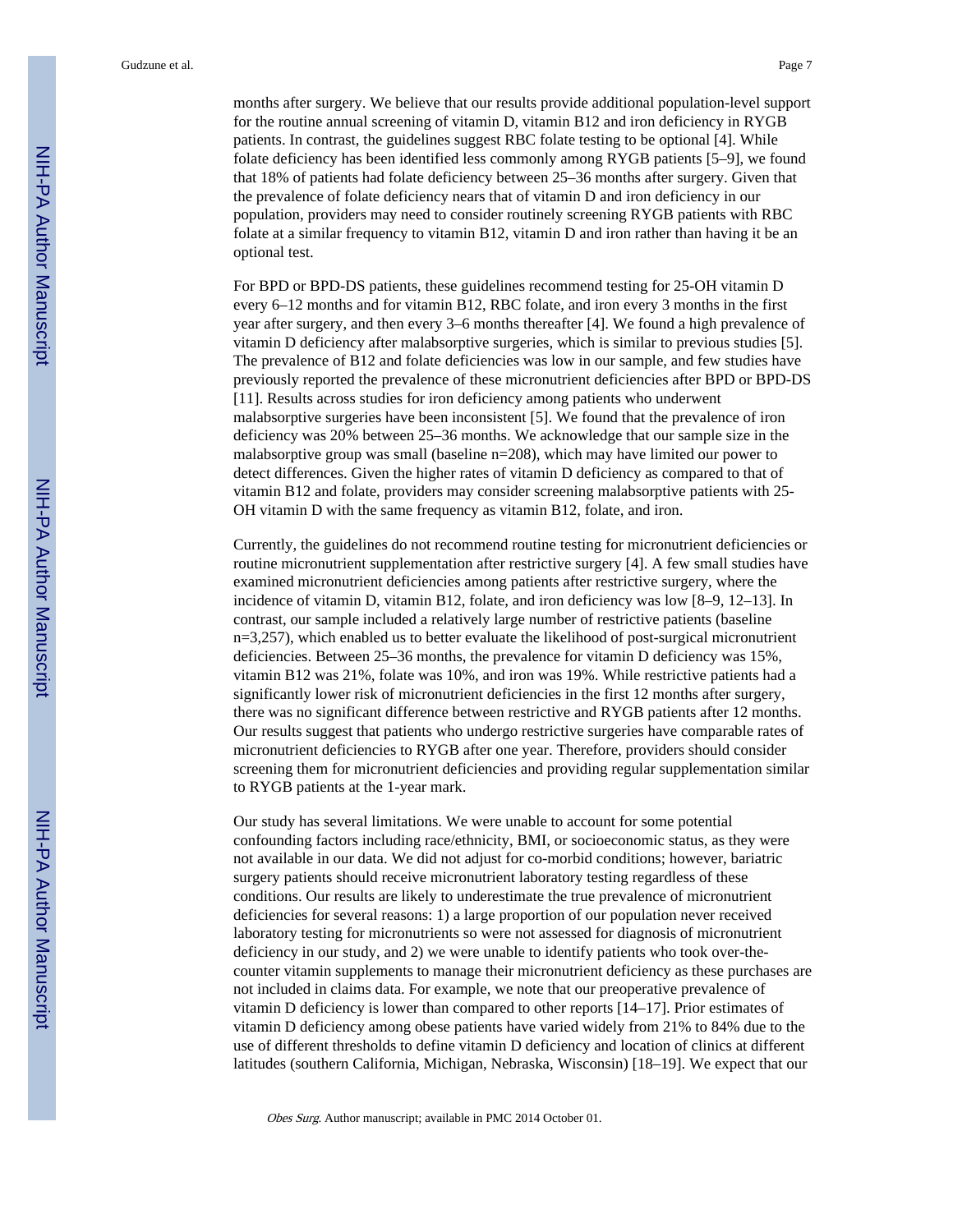preoperative estimates of vitamin D deficiency are underestimates for several reasons: 1) we could not capture patients who took over-the-counter vitamin D supplements; 2) testing and subsequent diagnosis of vitamin D deficiency in general was lower during the years of our study as compared to more recent estimates [20]; and 3) our patients were located in a variety of latitudes (Hawaii, Tennessee, North Carolina, Pennsylvania, Iowa, Michigan, and South Dakota) where the lower rates of vitamin D deficiency in southern latitudes may balance out the more extreme rates in northern latitudes. However, underestimation of the population-level prevalence of micronutrient deficiencies would not change, and in fact, would strengthen the implications of our results.

Overall, our results support the current guidelines for routine testing and supplementation for patients before and after bariatric surgery with a few modifications. The most significant change would entail including patients who underwent restrictive surgery in routine postsurgical testing and supplementation for vitamin D, vitamin B12, folate, and iron. Our results also suggest that RYGB patients should be screened regularly for folate deficiency after surgery, and that patients who underwent malabsorptive procedures should be screened for vitamin D deficiency with the same frequency as the other micronutrients. The increasing prevalence of micronutrient deficiencies after bariatric surgery also speaks to the need for continued monitoring with laboratory testing by surgeons, or more likely, primary care providers and/or physician nutrition specialists over time. Finally, it is important to note that the recent guidelines were issued in 2009; therefore, our data cannot assess their influence on the receipt of laboratory testing. A future study should evaluate whether the receipt of micronutrient laboratory testing in bariatric surgery patients has improved since 2009, as release of guidelines alone may not be sufficient to change provider behavior [21].

#### **Supplementary Material**

Refer to Web version on PubMed Central for supplementary material.

#### **Acknowledgments**

#### **Funding Sources**

KAG was supported by a training grant from the Health Resources and Service Administration (T32HP10025). Creation of the database was funded by Ethicon Endo-Surgery, Inc.; GlaxoSmithKline; and Pfizer, Inc. Data and support were provided by Blue Cross Blue Shield of Michigan and Highmark. Support was provided by the Blue Cross Blue Shield Association. The supporting organizations were kept informed of the study's progress and shared their expertise on certain aspects of the study. Also, preliminary findings were shared with them, and they were invited to review the manuscript. However, they did not have any role in the design and conduct of the study; collection, management, analysis, and interpretation of the data; or preparation or approval of the manuscript.

The data set used in this study was originally created for a different research project on patterns of obesity care within selected BCBS plans. The previous research project (but not the current study) was funded by unrestricted research grants from Ethicon Endo-Surgery, Inc. (a Johnson & Johnson company); Pfizer, Inc and GlaxoSmithKline. The data and database development support and guidance were provided by the BCBS Association, BCBS of Tennessee, BCBS of Hawaii, BCBS of Michigan, BCBS of North Carolina, Highmark, Inc. of Pennsylvania, Independence Blue Cross of Pennsylvania, Wellmark BCBS of Iowa and Wellmark BCBS of South Dakota. We thank the Blue Cross and Blue Shield plans and their staff members.

#### **References**

- 1. Livingston EH. The incidence of bariatric surgery has plateaued in the U.S. Am J Surg. 2010; 200:378–85. [PubMed: 20409518]
- 2. Nguyen NT, Masoomi H, Magno CP, Nguyen XM, Laugenour K, Lane J. Trends in use of bariatric surgery, 2003–2008. J Am Coll Surg. 2011; 213:261–6. [PubMed: 21624841]
- 3. Brolin RE, Leung M. Survey of vitamin and mineral supplementation after gastric bypass and bioliopancreatic diversion for morbid obesity. Obes Surg. 1999; 9:150–4. [PubMed: 10340768]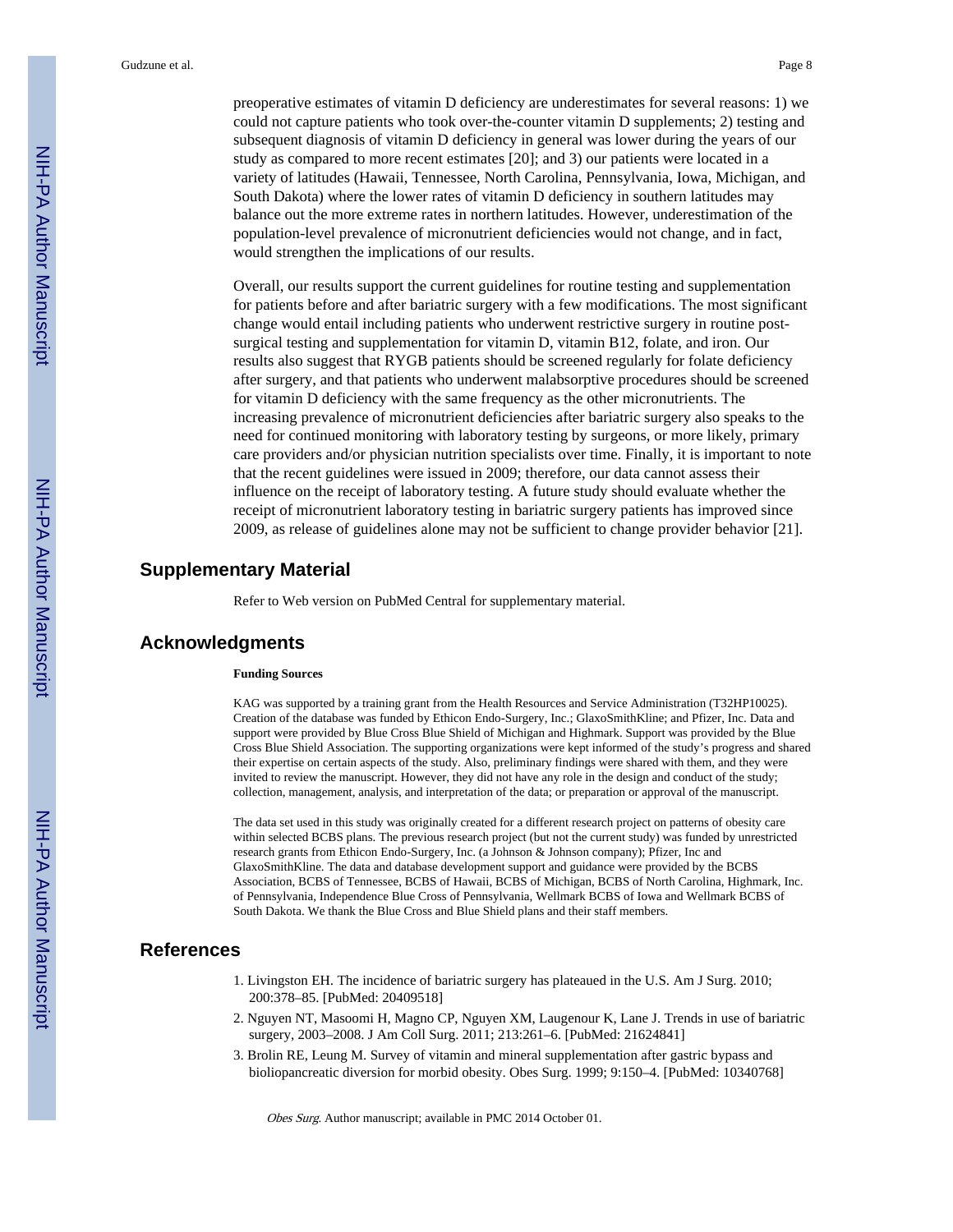- 4. Mechanick JI, Kushner RF, Sugerman HJ, Gonzolez-Campoy JM, Collazo-Clavell ML, Spitz AF, Apovian CM, Livingston EH, Brolin R, Sarwer DB, Anderson WA, Dixon J. AACE/TOS/ASMBS Medical guidelines for clinical practice for the perioperative nutritional, metabolic, and nonsurgical support of the bariatric surgery patient. Obesity (Silver Spring). 2009; 17:S1–70. [PubMed: 19319140]
- 5. Bloomberg RD, Fleishman A, Nalle JE, Herron DM, Kini S. Nuritional deficiencies following bariatric surgery: what have we learned? Obes Surg. 2005; 15:145–54. [PubMed: 15802055]
- 6. Clements RH, Katasani VG, Palepu R, Leeth RR, Leath TD, Roy BP, Vickers SM. Incidence of vitamin deficiency after laparoscopic Roux-en-Y gastric bypass in a university hospital setting. Am Surg. 2006; 72:1196–1204. [PubMed: 17216818]
- 7. Vargas-Ruiz AG, Henandez-Rivera G, Herrera MF. Prevalence of iron, folate, and vitamin B12 deficiency anemia after laparoscopic Roux-en-Y gastric bypass. Obes Surg. 2008; 18:288–93. [PubMed: 18214631]
- 8. Coupaye M, Puchaux K, Bogard C, Msika S, Jouet P, Clerici C, Larger E, Ledoux S. Nutritional consequences of adjustable gastric banding and gastric bypass: a 1-year prospective study. Obes Surg. 2009; 19:56–65. [PubMed: 18542847]
- 9. Toh SY, Zarshenas N, Jorgensen J. Prevalence of nutrient deficiencies in bariatric patients. Nutrition. 2009; 25:1150–6. [PubMed: 19487104]
- 10. Segal JB, Clark JM, Shore AD, Dominici F, Magnuson T, Richards TM, Weiner JP, Bass EB, Wu AW, Makary MA. Prompt reduction in use of medications for comorbid conditions after bariatric surgery. Obes Surg. 2009; 19:1646–56. [PubMed: 19763709]
- 11. Skroubis G, Sakellaropoulos G, Pouggouras K, Mead N, Nikiforidis G, Kalfarentzos F. Comparison of nutritional deficiencies after Roux-en-Y gastric bypass and after biliopancreatic diversion with Roux-en-Y gastric bypass. Obes Surg. 2002; 12:551–8. [PubMed: 12194550]
- 12. Kalfarentzos F, Kechagias I, Soulikia K, et al. Weight loss following vertical banded gastroplasty: intermediate results of a prospective study. Obes Surg. 2001; 11:256–70.
- 13. Cooper PL, Brearley LK, Jamieson AC, et al. Nutritional consequence of modified vertical gastroplasty in obese subjects. Int J Obes. 1999; 23:382–8.
- 14. Hamoui N, Athone G, Crookes PF. Calcium metabolism in the morbidly obese. Obes Surg. 2004; 14:9–12. [PubMed: 14980026]
- 15. Carlin AM, Rao DS, Meslemani AM, et al. Prevalence of vitamin D depletion among morbidly obese patients seeking gastric bypass surgery. Surg Obes Relat Dis. 2006; 2:98–103. [PubMed: 16925330]
- 16. Goldner WS, Stoner JA, Thompson J, et al. Prevalence of vitamin D insufficiency and deficiency in morbidly obese patients: a comparison with non-obese controls. Obes Surg. 2008; 18:145–50. [PubMed: 18175194]
- 17. Fish E, Beverstein G, Olson D, Reinhardt S, Garren M, Gould J. Vitamin D status of morbidly obese bariatric surgery patients. J Surg Res. 2010; 164:198–202. [PubMed: 20850786]
- 18. Webb AR, Kline L, Holick MF. Influence of season and latitude on the cutaneous synthesis of vitamin D3: exposure to winter sunlight in Boston and Edmonton will not promote vitamin D3 synthesis in human skin. J Clin Endocrinol Metab. 1988; 67:373–8. [PubMed: 2839537]
- 19. Holick MF, Matsuoka LY, Wortsman J. Age, vitamin D, and solar ultraviolet. Lancet. 1989; 2:1104–5. [PubMed: 2572832]
- 20. Sattar N, Welsh P, Panarelli M, Forouhi NG. Increasing requests for vitamin D measurement: costly, confusing, and without credibility. Lancet. 2012; 379:95–96. [PubMed: 22243814]
- 21. Cabana MD, Rand CS, Powe NR, Wu AW, Wilson MH, Abboud PAC, Rubin HR. Why don't physicians follow clinical practice guidelines? A framework for improvement. JAMA. 1999; 282:1458–65. [PubMed: 10535437]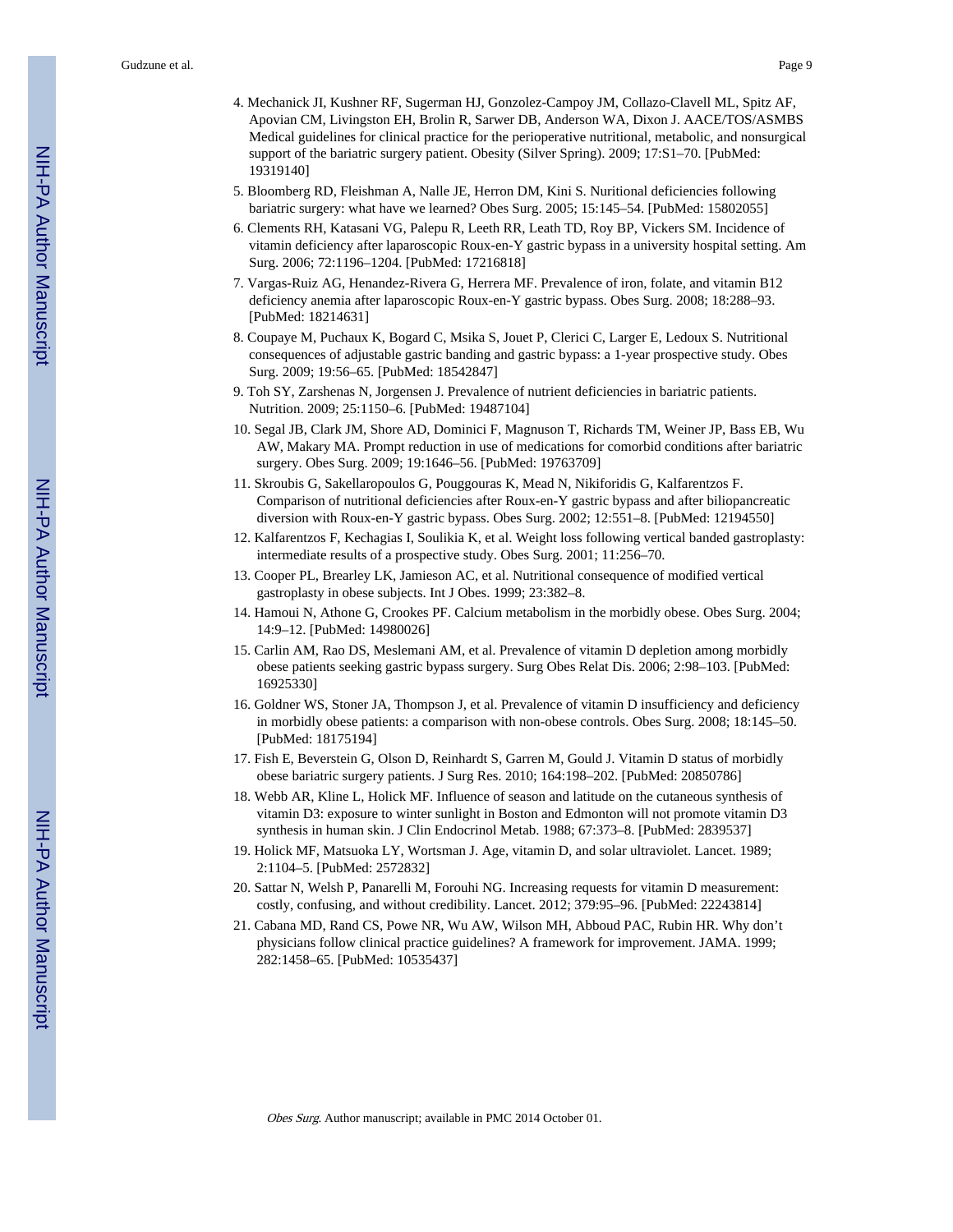Gudzune et al. Page 10







#### **Figure 1.**

Unadjusted prevalence of micronutrient laboratory testing and deficiency bariatric surgery type

Figure 1 shows the unadjusted prevalence of laboratory testing and deficiency diagnosis of vitamin D, vitamin B12, folate, and iron for each surgery type. For each type of bariatric surgery, we display the pre-surgical basic laboratory testing for each micronutrient (vitamin D, vitamin B12, folate, and iron). We also display the prevalence of diagnosed deficiency among those patients who had at least basic laboratory testing for the pre-surgical (pre-), 12 months post-surgery (post-12), 24 months post-surgery (post-24), and 36 months postsurgery (post-36).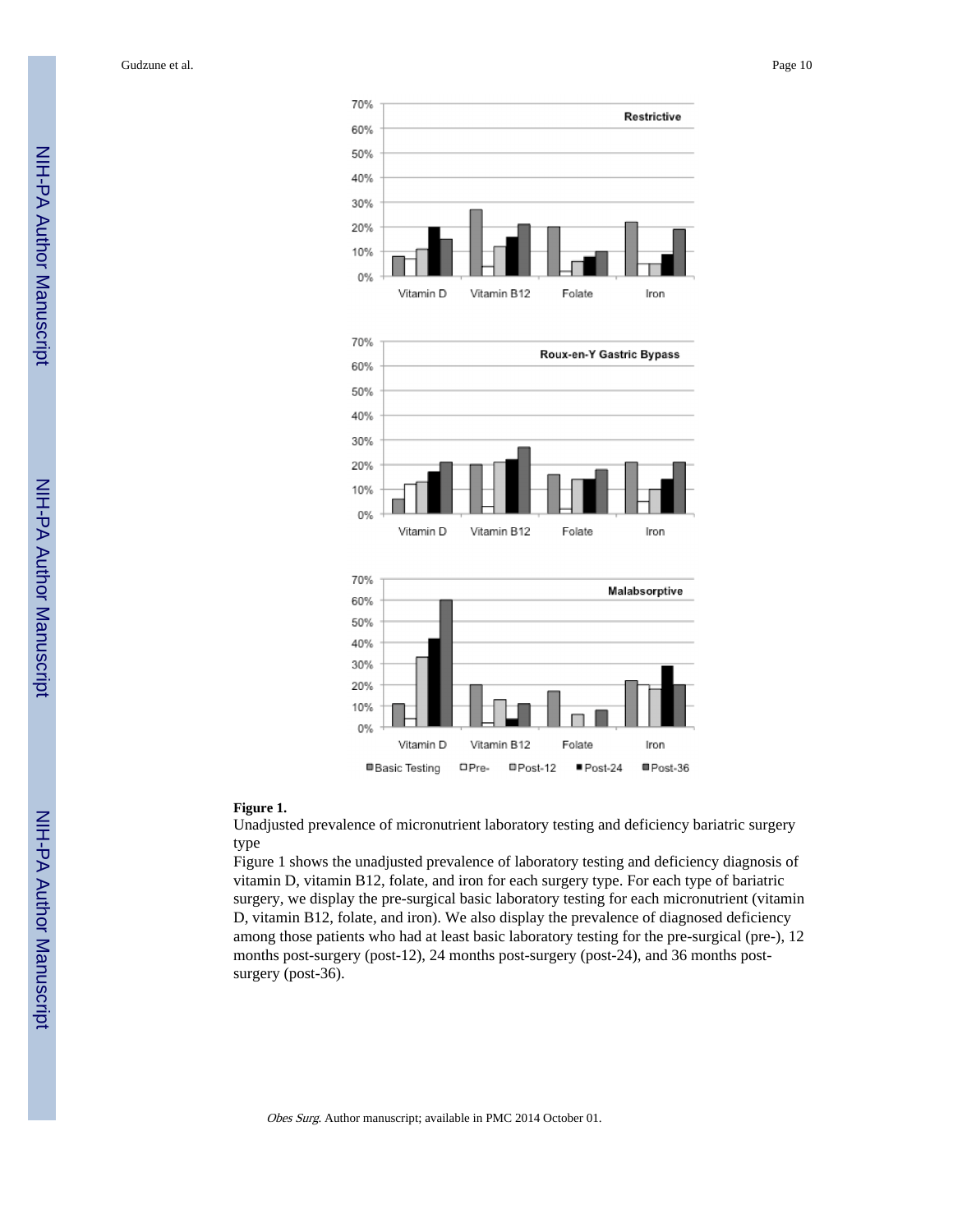268.9

NIH-PA Author Manuscript

NIH-PA Author Manuscript

|             |                                        | Micronutrient Laboratory Testing |                                   | Micronutrient Deficiency |                |                |
|-------------|----------------------------------------|----------------------------------|-----------------------------------|--------------------------|----------------|----------------|
|             |                                        |                                  | Vitamin D Deficiency OR           |                          |                |                |
|             | 25-OH Vitamin DOR<br>1,25-OH Vitamin D |                                  | <b>Medication Prescription OR</b> |                          |                |                |
|             |                                        |                                  | <b>Medication Injection</b>       |                          |                |                |
| Vitamin D   |                                        |                                  | ICD-9                             | 268.0<br>268             | 268.2<br>268.1 | 268.9          |
|             | CPT                                    | 82306<br>82652                   | Multum                            | 1418                     | 1419           | 1420           |
|             |                                        |                                  | CPT                               | J1270                    |                |                |
|             |                                        |                                  | Vitamin B12 Deficiency OR         |                          |                |                |
|             | Vitamin B12                            |                                  | <b>Medication Prescription OR</b> |                          |                |                |
|             |                                        |                                  | <b>Medication Injection</b>       |                          |                |                |
| Vitamin B12 |                                        |                                  | ICD-9                             | 281.1                    | 281.3          | 266.2          |
|             | CPT                                    | 82607                            | Multum                            | 4686<br>3610             | 3609           | 6858           |
|             |                                        |                                  | E                                 | J3420                    |                |                |
|             | Folate OR                              |                                  | Folic Acid Deficiency OR          |                          |                |                |
|             | RBC Folate                             |                                  | Medication Prescription           |                          |                |                |
| Folate      |                                        | 82746                            | ICD-9                             | 281.2                    | 281.3          | 266.2          |
|             | CPT                                    | 82747                            | Multum                            | 4686<br>3610             | 3609<br>1197   | 6858           |
|             |                                        |                                  | Iron Deficiency OR                |                          |                |                |
|             | Iron                                   |                                  | Medication Prescription OR        |                          |                |                |
|             |                                        |                                  | Medication Injection/Infusion     |                          |                |                |
| Iron        |                                        |                                  | ICD-9                             | 280                      | 280.1          | 280.9          |
|             | CPT                                    | 83540                            | Multum                            | 1582                     | 6911           |                |
|             |                                        |                                  | <b>CPT</b>                        | J1750<br>J1751           | J1752<br>Q0138 | 860RD<br>6610D |
|             |                                        |                                  |                                   |                          |                |                |

266.2

266.2

Obes Surg. Author manuscript; available in PMC 2014 October 01.

Abbreviations: CPT, Common Procedural Terminology Code; ICD-9, International Classification of Diseases, Ninth Revision; RBC, red blood cell. Abbreviations: CPT, Common Procedural Terminology Code; ICD-9, International Classification of Diseases, Ninth Revision; RBC, red blood cell.

Q0139<br>Q4098

280.9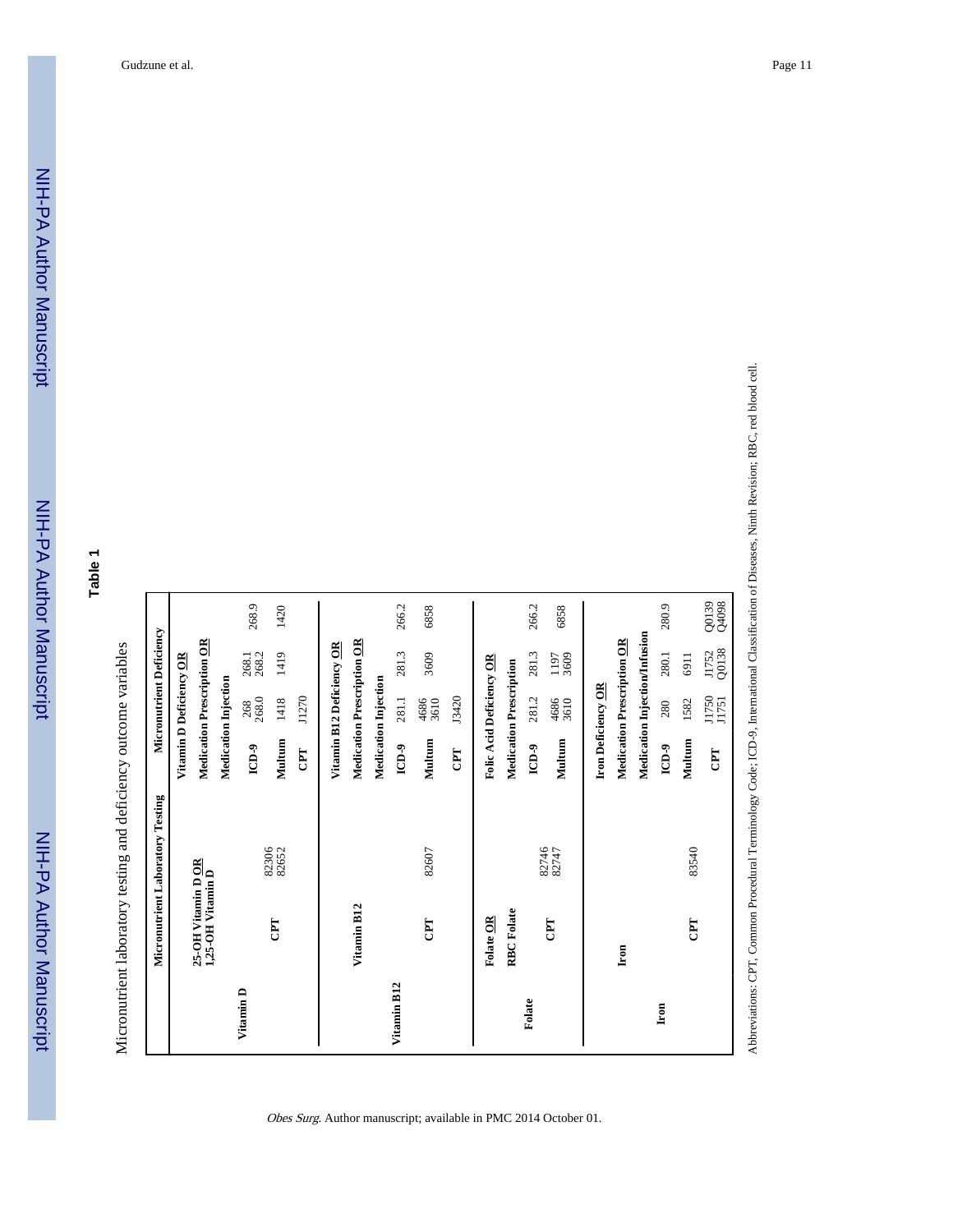# Characteristics of the study sample

|                                   | Eligible Beneficiaries $(n=21,345)$ |
|-----------------------------------|-------------------------------------|
| Age in years                      |                                     |
| Mean (SD)                         | 44.1 (10.4)                         |
| <b>Sex</b>                        |                                     |
| % Female                          | 81%                                 |
| <b>Bariatric surgery type</b>     |                                     |
| % Restrictive                     | 15%                                 |
| % RYGB                            | 84%                                 |
| % Malabsorptive                   | 1%                                  |
| Year surgical procedure performed |                                     |
| % 2002                            | 13%                                 |
| % 2003                            | 20%                                 |
| % 2004                            | 18%                                 |
| % 2005                            | 19%                                 |
| % 2006                            | 12%                                 |
| % 2007                            | 9%                                  |
| % 2008                            | 9%                                  |

Abbreviation: RYGB, Roux-en-Y gastric bypass.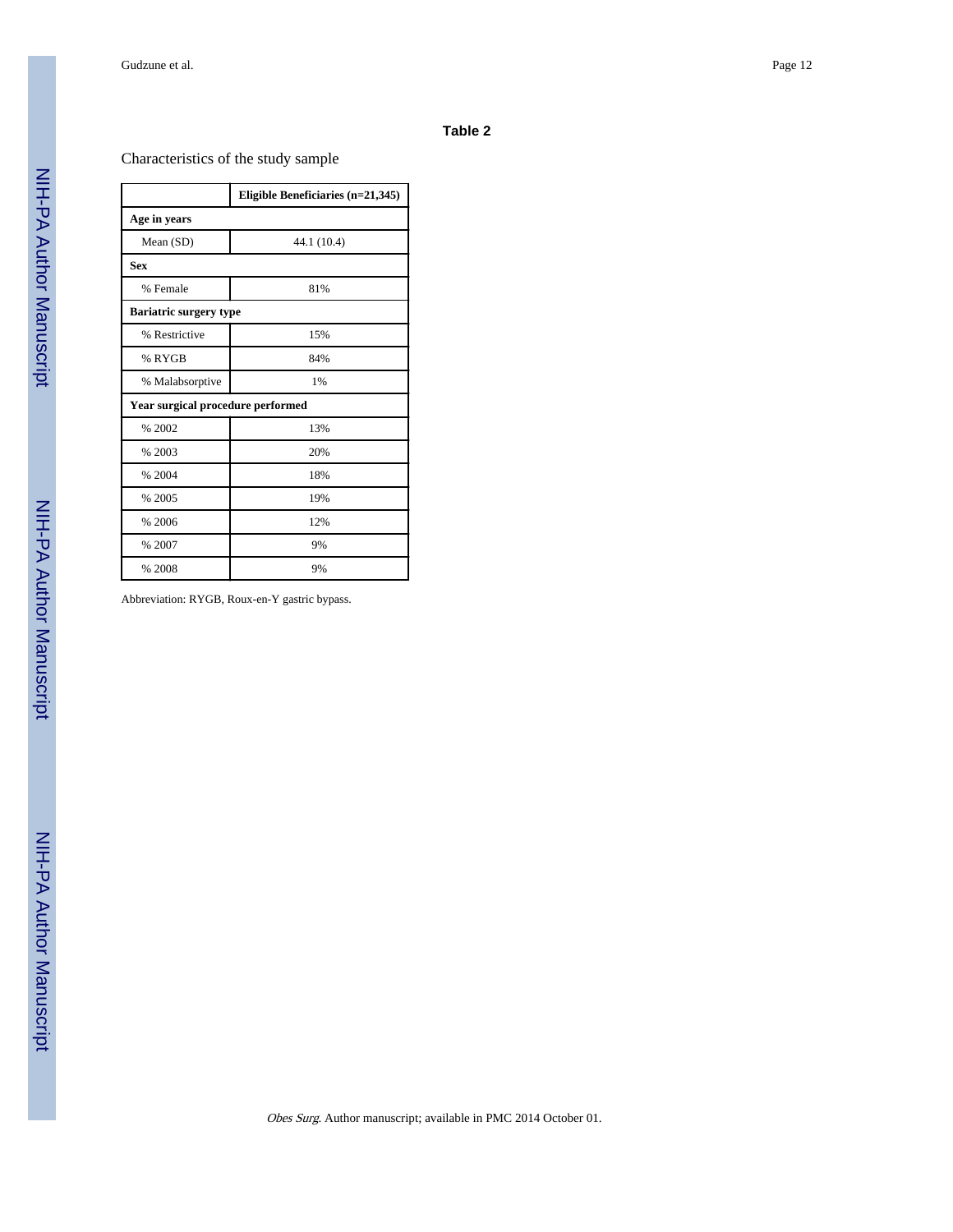Adjusted odds of receiving laboratory testing for micronutrients by type of bariatric surgery Adjusted odds of receiving laboratory testing for micronutrients by type of bariatric surgery

| Malabsorptive<br>Restrictive<br>Restrictive<br><b>RYGB</b><br><b>RYGB</b><br>Vitamin B12<br>Vitamin D | 6 months $(n=21,239)$<br>$1.88$ $b$ (1.16-3.02)<br>$0.41b$ (0.35-0.48)<br>1.00 | $0-12$ months (n=13,267) | $12-24$ months (n=8,022)               | $24-36$ months (n=5,390) |
|-------------------------------------------------------------------------------------------------------|--------------------------------------------------------------------------------|--------------------------|----------------------------------------|--------------------------|
|                                                                                                       |                                                                                |                          |                                        |                          |
|                                                                                                       |                                                                                | $0.24~^{D}(0.20 - 0.28)$ | $0.27~p~(0.20 - 0.36)$                 | $0.43~^{b}(0.29 - 0.61)$ |
|                                                                                                       |                                                                                | 1.00                     | 0.001                                  | 1.00                     |
|                                                                                                       |                                                                                | $1.26(0.78 - 2.03)$      | $1.36(0.72 - 2.59)$                    | 2.12 (1.00-4.48)         |
|                                                                                                       | $0.96(0.87 - 1.05)$                                                            | $0.08~^{b}$ (0.07-0.09)  | $0.16\ ^{b}\left( 0.14 - 0.20 \right)$ | $0.21\ ^{b}(0.16-0.28)$  |
|                                                                                                       | 0.10                                                                           | 1.00                     | 0.10                                   | 0.10                     |
| Malabsorptive                                                                                         | $1.27(0.88 - 1.82)$                                                            | $0.16 p$ (0.11-0.24)     | $0.44~b~(0.27-0.72)$                   | $1.11(0.60 - 2.05)$      |
| Restrictive                                                                                           | $0.90 p$ (0.81-1.00)                                                           | $0.12 P(0.10 - 0.13)$    | $0.19 P(0.16 - 0.24)$                  | $0.21~^{b}(0.15-0.28)$   |
| <b>RYGB</b><br>Folate                                                                                 | 00.1                                                                           | 1.00                     | 00.1                                   | 00.1                     |
| Malabsorptive                                                                                         | $1.44(0.98 - 2.12)$                                                            | $0.25~b(0.16 - 0.37)$    | $0.64(0.39 - 1.07)$                    | $1.06(0.54 - 2.09)$      |
| Restrictive                                                                                           | $0.83~^{b}$ (0.75-0.92)                                                        | $0.14 p$ (0.12-0.16)     | $0.22~^{D}$ (0.18-0.27)                | $0.32 p$ $(0.25 - 0.42)$ |
| <b>RYGB</b><br>Iron                                                                                   | 1.00                                                                           | 00.1                     | 00.1                                   | $\frac{8}{1}$            |
| Malabsorptive                                                                                         | $1.54$ $b$ (1.08-2.18)                                                         | $0.30 p$ $(0.20 - 0.44)$ | $0.60(0.36 - 1.00)$                    | $1.28(0.67 - 2.43)$      |

Obes Surg. Author manuscript; available in PMC 2014 October 01.

<sup>4</sup>Multivariate logistic regression was used to calculate the displayed odds ratios and 95% confidence intervals, which were adjusted for age, sex, surgery year, and health plan. Patients missing age or sex<br>were excluded f Multivariate logistic regression was used to calculate the displayed odds ratios and 95% confidence intervals, which were adjusted for age, sex, surgery year, and health plan. Patients missing age or sex were excluded from this analysis.

 $b_{\rm p<0.05}$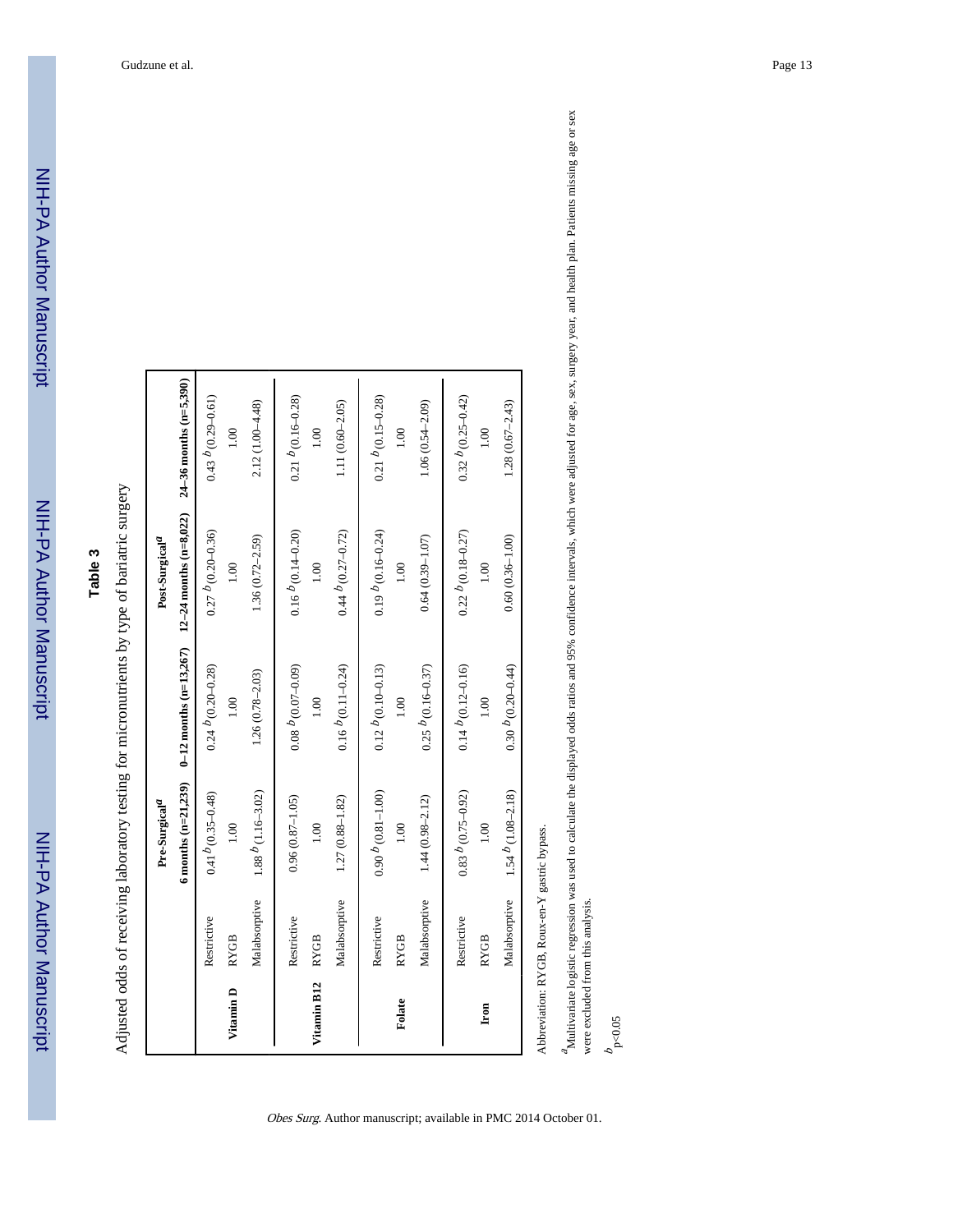Adjusted odds of micronutrient deficiencies by bariatric surgery type among patients who received laboratory testing

|                    |               |                 | Post-Surgical <sup>a</sup> |                  |
|--------------------|---------------|-----------------|----------------------------|------------------|
|                    |               | $0-12$ months   | $12-24$ months             | $24 - 36$ months |
|                    |               | $(n=1,573)$     | $(n=810)$                  | $(n=584)$        |
|                    | Restrictive   | 0.92            | 1.50                       | 0.84             |
|                    |               | $(0.53 - 1.60)$ | $(0.73 - 3.04)$            | $(0.32 - 2.21)$  |
| <b>Vitamin D</b>   | <b>RYGB</b>   | 1.00            | 1.00                       | 1.00             |
|                    | Malabsorptive | $2.66^{b}$      | 3.77 b                     | 6.82 b           |
|                    |               | $(1.09 - 6.50)$ | $(1.14 - 12.52)$           | $(1.82 - 25.59)$ |
|                    |               | $(n=7,898)$     | $(n=3,522)$                | $(n=1,905)$      |
|                    | Restrictive   | 0.53 b          | 0.71                       | 0.70             |
| <b>Vitamin B12</b> |               | $(0.40 - 0.72)$ | $(0.46 - 1.09)$            | $(0.37 - 1.30)$  |
|                    | <b>RYGB</b>   | 1.00            | 1.00                       | 1.00             |
|                    | Malabsorptive | 0.61            | 0.20                       | 0.25             |
|                    |               | $(0.25 - 1.52)$ | $(0.04 - 1.04)$            | $(0.05 - 1.41)$  |
|                    |               | $(n=6,285)$     | $(n=2,608)$                | $(n=1,394)$      |
|                    | Restrictive   | 0.46 b          | 0.54                       | 0.47             |
| <b>Folate</b>      |               | $(0.30 - 0.72)$ | $(0.27 - 1.06)$            | $(0.17 - 1.27)$  |
|                    | <b>RYGB</b>   | 1.00            | 1.00                       | 1.00             |
|                    | Malabsorptive | 0.48            | 0.11                       | 0.52             |
|                    |               | $(0.13 - 1.77)$ | $(0.01 - 1.95)$            | $(0.09 - 3.09)$  |
|                    |               | $(n=6, 478)$    | $(n=2,860)$                | $(n=1,575)$      |
|                    | Restrictive   | 0.47 b          | 0.68                       | 1.03             |
| Iron               |               | $(0.30 - 0.73)$ | $(0.38 - 1.22)$            | $(0.55 - 1.92)$  |
|                    | <b>RYGB</b>   | 1.00            | 1.00                       | 1.00             |
|                    |               | 2.03            | 2.41                       | 1.16             |
|                    | Malabsorptive | $(0.90 - 4.58)$ | $(0.92 - 6.29)$            | $(0.33 - 4.10)$  |

Abbreviation: RYGB, Roux-en-Y gastric bypass.

 $^a$ Multivariate logistic regression was used to calculate the displayed odds ratios and 95% confidence intervals, which were adjusted for age, sex, surgery year, and health plan. Patients missing age or sex were excluded from this analysis.

 $b_{\text{p} < 0.05}$